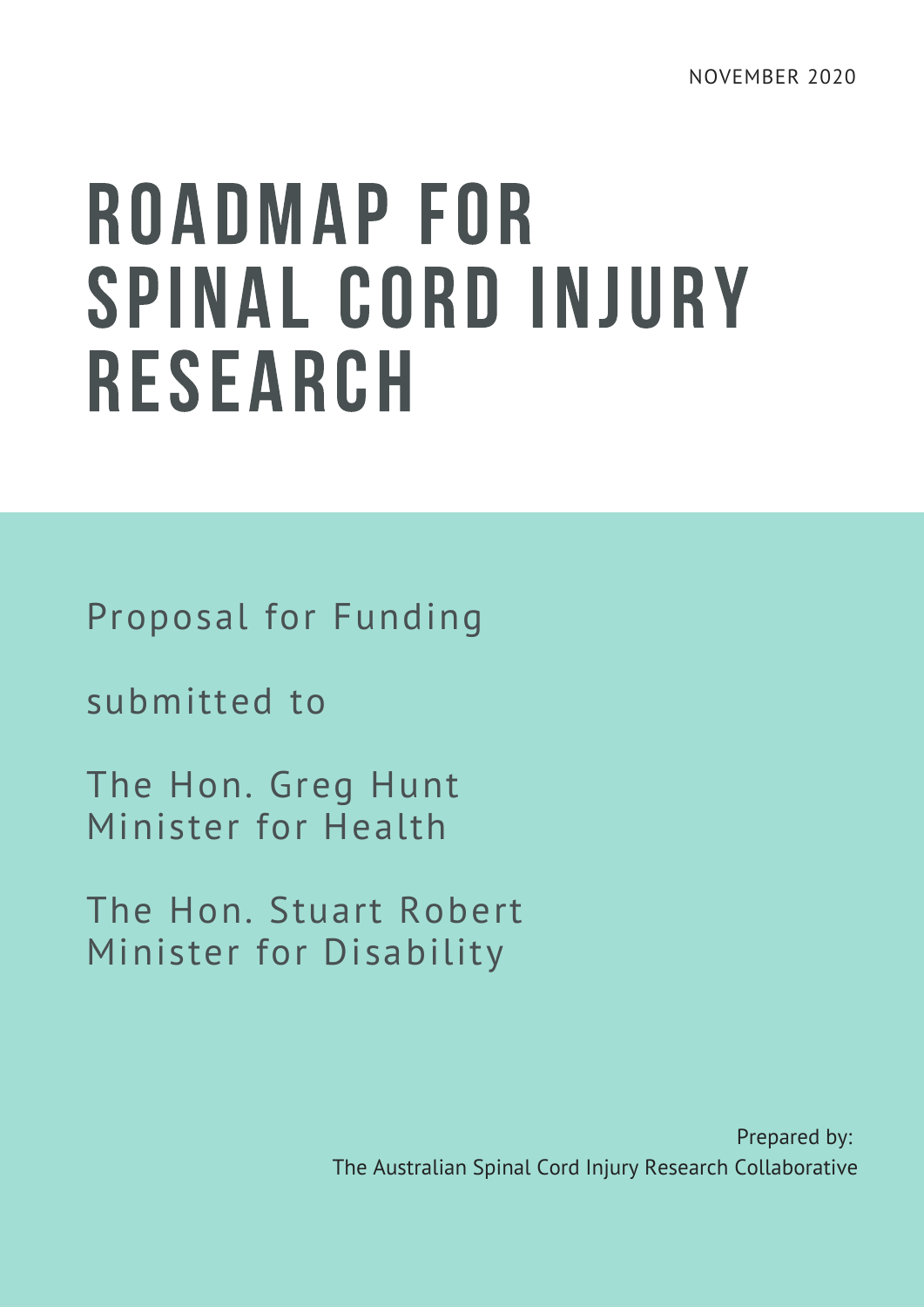# THE OPPORTUNITY: ACCELERATE NEW TREATMENTS AND CURES FOR SPINAL CORD INJURY

*Unlike those suffering from many other conditions, people with a spinal cord injury can't rely on surgery, a pill or a lifestyle change to cure us. Investing in research is our only hope.*

Joanna Knott, co-founder and Chair, SpinalCure Australia

Spinal cord injury is one of the most significant 'wicked' problems for the modern world to solve. Some progress has been made to tackle the critical issue of getting people to reclaim function and ultimately to walk again. What is needed, is a '*game changer*'.

Australian of the Year, Professor Alan Mackay-Sim, said in 2017, Australia should prioritise research and health spending not only to care for the disabled and diseased in the community but for radical treatments to reduce health costs, including the seven clinical trials under way in Australia testing new treatments for spinal cord injury.

#### **A cure for spinal cord injury is within reach.**

It is not a pipedream. The science has progressed some way to improve outcomes, but it is time to invest to define a pathway to better results, sooner.

Current Australian and international spinal cord injury research is getting results.

Early intervention can reduce inflammation and have profound effects on long term mobility and function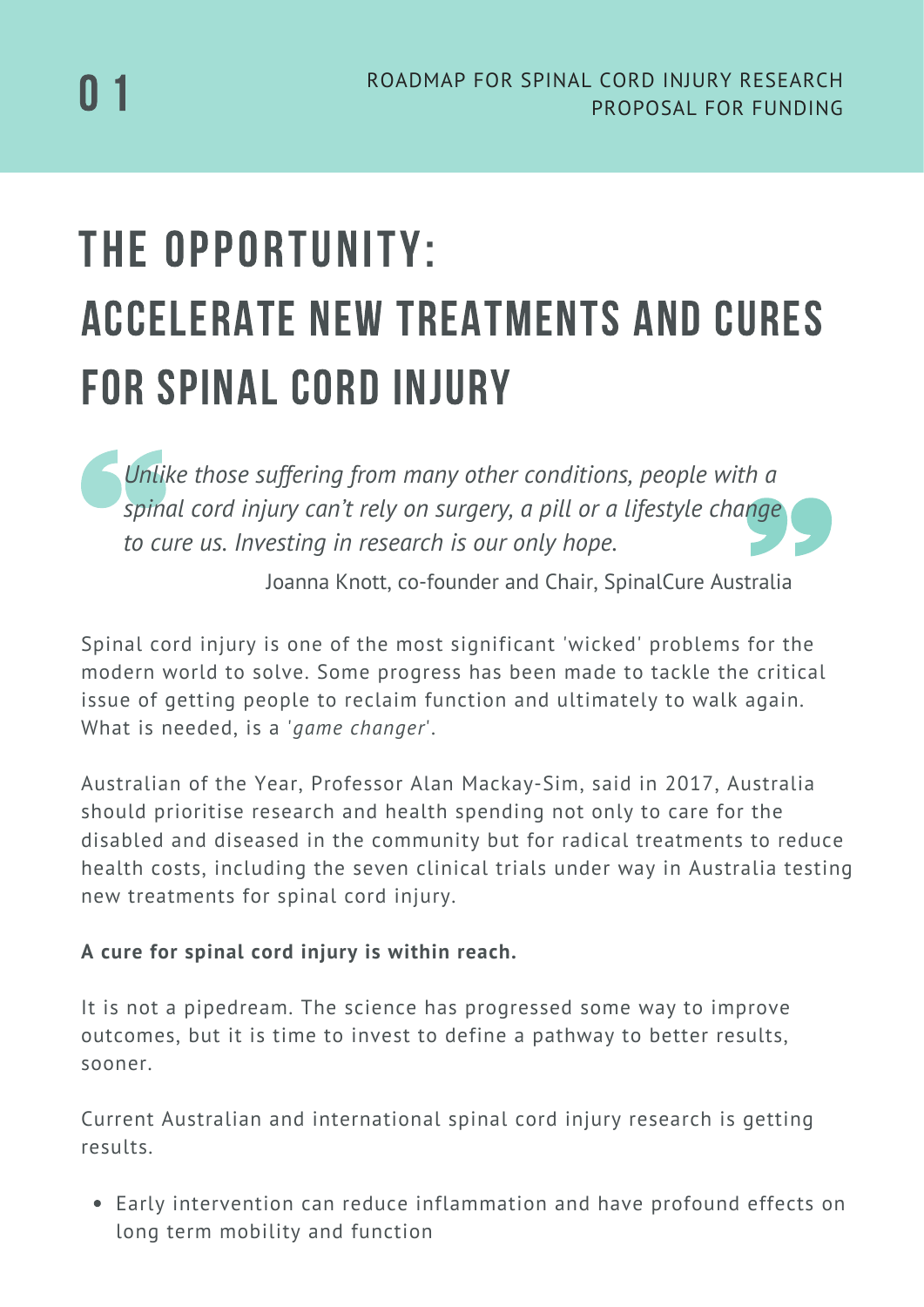

- Neurostimulation can produce improvements even after many years living with spinal cord injury
- Sophisticated nuclear imaging can pinpoint injury sites and better understand impacts to function

The ultimate goal is to help people regain their ability to walk and regain full control over their bodily functions that are significantly affected by spinal cord injury. However, 'cure' is a journey and there are a spectrum of impacts, from regaining some or all of the control over key body functions, all the way through to full independence again.

The top priorities of people with spinal cord injury are better bowel, bladder, sexual function, and pain relief.

Many people with spinal cord injury will see the ability to walk again as important, but they value functionality in their hands, and their ability to manage bowel and bladder function more, along with reducing the pain they experience every day.

#### **The imperative is to invest in science that enables function to be restored on the path to full mobility and normal quality of life, including returning to work.**

And while the obvious priority is to manage and treat new injury effectively, the focus must be on both new (acute) injuries and long-standing (chronic) injury because treatments for acute spinal cord injury may not always be useful for chronic spinal cord injury. With almost 400 new injuries a year and over 20,000 people living with spinal cord injury in Australia, there must be a comprehensive approach and scope to research.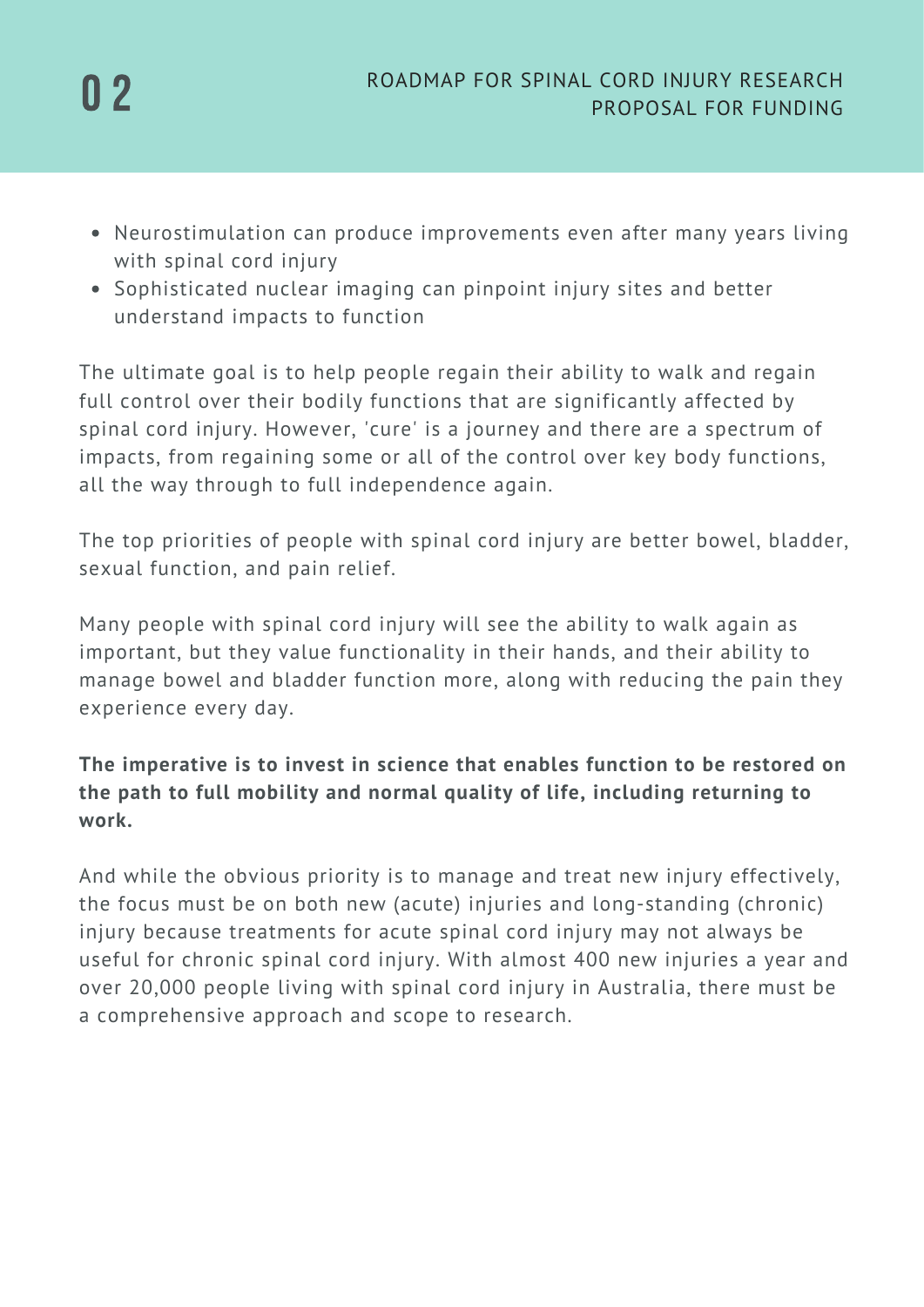#### **A national research agenda to achieve better outcomes.**

The Australian Spinal Cord Injury Research Collaborative has a vision for a national research agenda that drives focused quality research to achieve better outcomes for people with spinal cord injury and the Australian community. Australia can:

- Capitalise on its strong historic base of outcome driven research
- Get a better return on investment in spinal cord injury research to date by strengthening our understanding of what has been achieved nationally
- Be a strong international partner contributing significant expertise and experience

**Attract international attention to our world-class talent, lure international research stars to Australia.**

Australia already punches above its weight internationally:

- **Professor Ruth Marshall** is an Adelaide-based clinical researcher, and Head of Rehabilitation at the Central Adelaide LHN, is the President of the International Spinal Cord Society (ISCoS).
- **Professor James Middleton** is a Consultant in Rehabilitation Medicine with over 25 years clinical and research experience in the field of SCI medicine and rehabilitation. He is the Chair of the ISCoS External Relations Committee.
- **Professor Lisa Harvey** is Editor-in-Chief of *Spinal Cord*: the official journal of ISCoS. She teaches widely both nationally and internationally and has been the recipient of numerous grants and scholarships.
- **Professor David Berlowitz** is an internationally recognised multi-centre triallist with a track record in successfully running large clinical trials. David leads an international team of clinician researchers, students and staff who examine the causes and treatments of sleep and breathing disorders in neuromuscular disease, especially in Spinal Cord Injury and Motor Neurone Disease.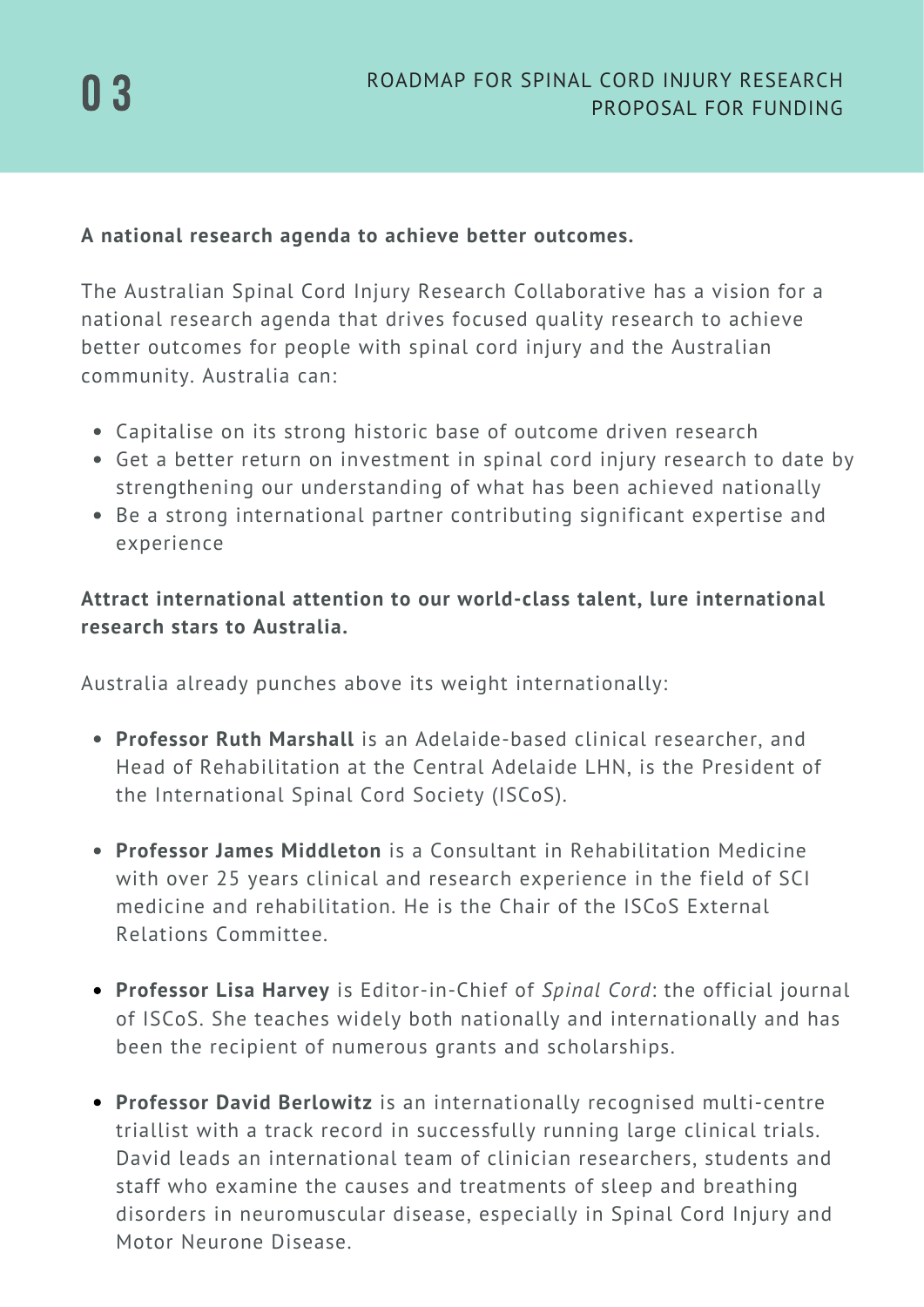- **Professor Simon Gandevia** has worked at international institutes such as Yale University, McMaster University, California Institute of Technology, the Department of Neurology at the Institute of Psychiatry, and the Institute of Neurology, London. He founded the Motor Impairment Program at Neuroscience Research Australia; an initiative designed to research and treat a range of motor impairments.
- **Associate Professor Marc Ruitenberg** is a Brisbane-based spinal cord injury researcher who's work spans the continuum of both basic and applied clinical research. He is internationally recognised for his work on inflammation following spinal cord and brain injuries, serves on the Editorial Board of *Spinal Cord*, and is directing the world's first clinical trial on intravenous immunoglobulin (IVIG) to treat acute spinal cord injury.

Building international partnerships and collaboration in spinal cord injury research opens the door to exchanges between research organisations, and faster outcomes. There is also the goal of attracting world-leading researchers to Australia, bringing their profiles, their teams, and international funds.

Importantly, Australia could have a significant regional impact. There is opportunity to improve outcomes in developing countries, with high injury rates and limited resources, to apply Australian expertise to research and treatments. Neighbours with good facilities and excellent research, such as Singapore, may collaborate more strongly once a national research agenda and resources are available.

A high tech and sophisticated research workforce, delivering jobs growth, improved health, and economic outcomes.

Medical research from 1990 to 2004 has delivered net present gains of \$78 billion; \$52 billion in health gains and a further \$26 billion in wider economic gains.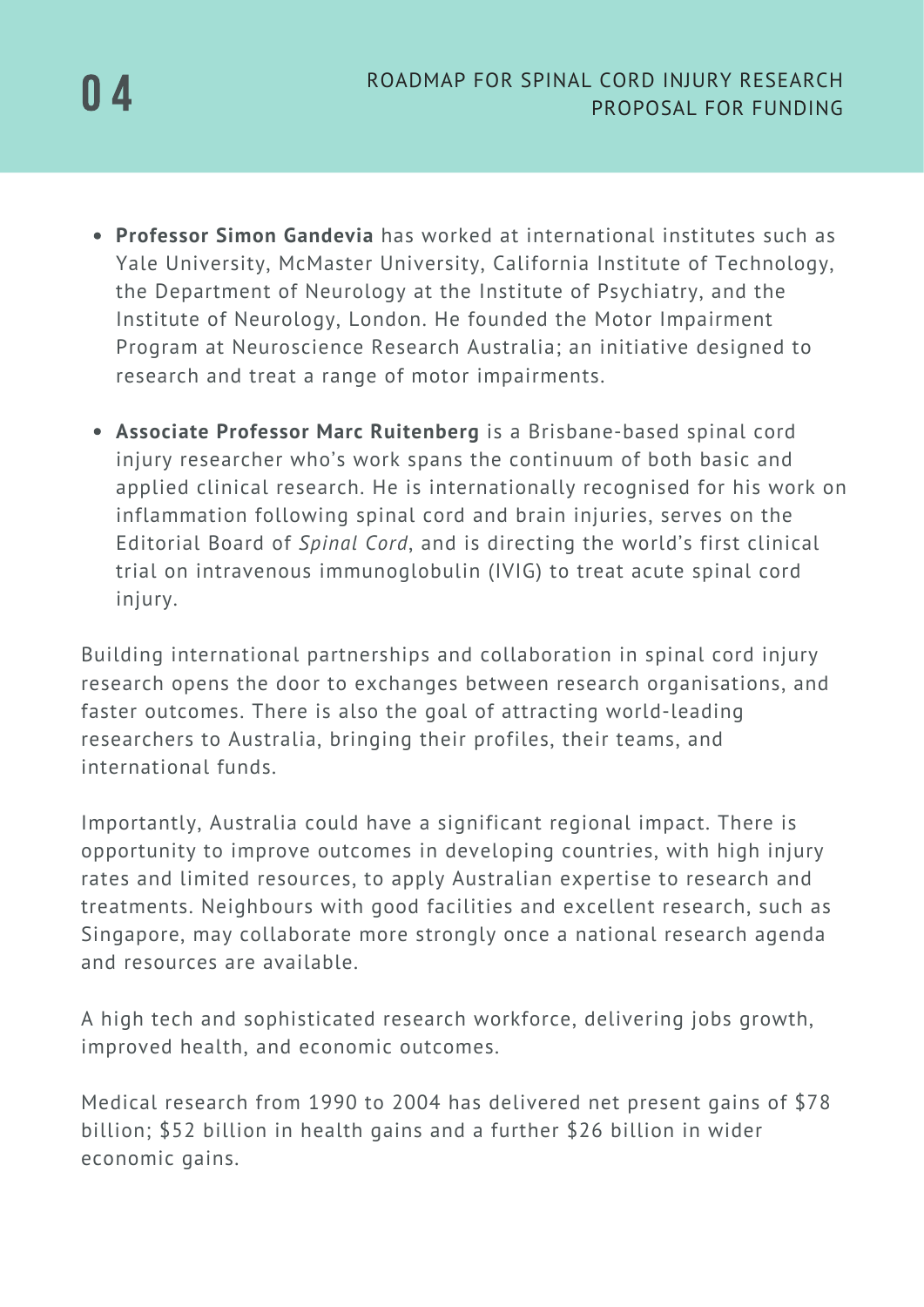A KPMG report found that for every dollar invested in medical research, there is \$3.90 in benefits to the population.[1]

Medical research creates high value, knowledge-based jobs that contribute substantially to the economy. Over 110,000 people are employed in medical research and the medical technologies and pharmaceuticals (MTP) sector.

#### **The economic benefits for investment in spinal cord research include reduced demands for care.**

Applying the most advanced technologies through research, across the continuum, will improve outcomes for all people with spinal cord injury.

- **Neuroprotection**: Early intervention therapies that prevent cell death and limit damage to the spine. Ongoing trials include use of Minocycline, IVIG, Riluzole, Hyperdynamic therapy, and others.
- **Neuromodulation**: Epidural or transcutaneous electrical stimulation of the spinal cord. Ongoing clinical trials are delivering positive results using biphasic stimulators.
- **Neuroregeneration**: Therapies focused on regrowth of damaged neurons, especially in long-term chronic injuries. Clinical trials using a variety of cell types are currently underway.
- **Biomaterials**: Biomaterials such as neuro-spinal scaffolds, QL6, and others provide structural support or delivery channels for therapies that promote axonal growth.[2]

[1] https://aamri.org.au/resources/reports/kpmg-medical-research-delivers-roi/ KPMG, Economic Impact of Medical Research in Australia, released 16 October 2018.

<sup>[2]</sup> AlphaBeta Australia, 2020, Spinal Cord Injury in Australia Commissioned by Spinal Cure Australia and Insurance and Care NSW (iCare), Sydney, Australia (in press),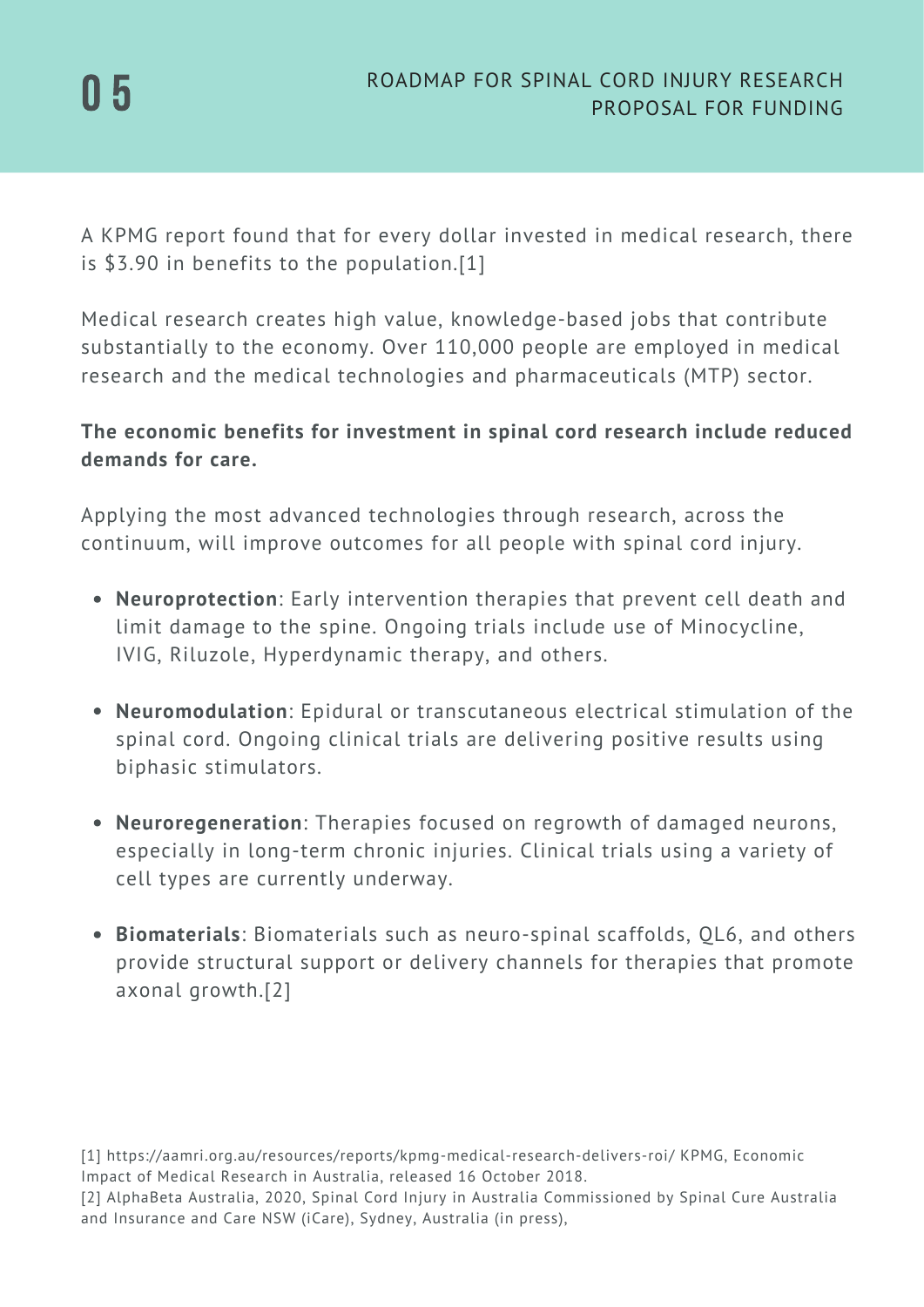Economic benefits will flow directly to government and the community, while the physical, social, and economic benefits will be extraordinary for individuals and their families/carers:

- 1.Reversing paralysis in just ~10% of spinal cord injury cases can deliver \$3.5B in cost savings to the Australian economy
- 2.Treatments targeting specific functional recovery such as chronic pain relief, bladder & bowel control or hand function can conservatively achieve up to \$2.8B in savings.
- 3. New spinal cord stimulation treatment, requiring \$20M in investment, can potentially achieve a cost saving of \$1.3B, resulting in a benefit cost ratio of 1.96
- Critical mass coordination and collaboration 4.
- 5. Close the gap for a cure quicker
- Accelerating the diagnostic, treatment, and rehabilitation processes 6.
- 7.Get people walking again, regain functionality, improve quality of life, get people back to work and contributing to economy and tax base[3]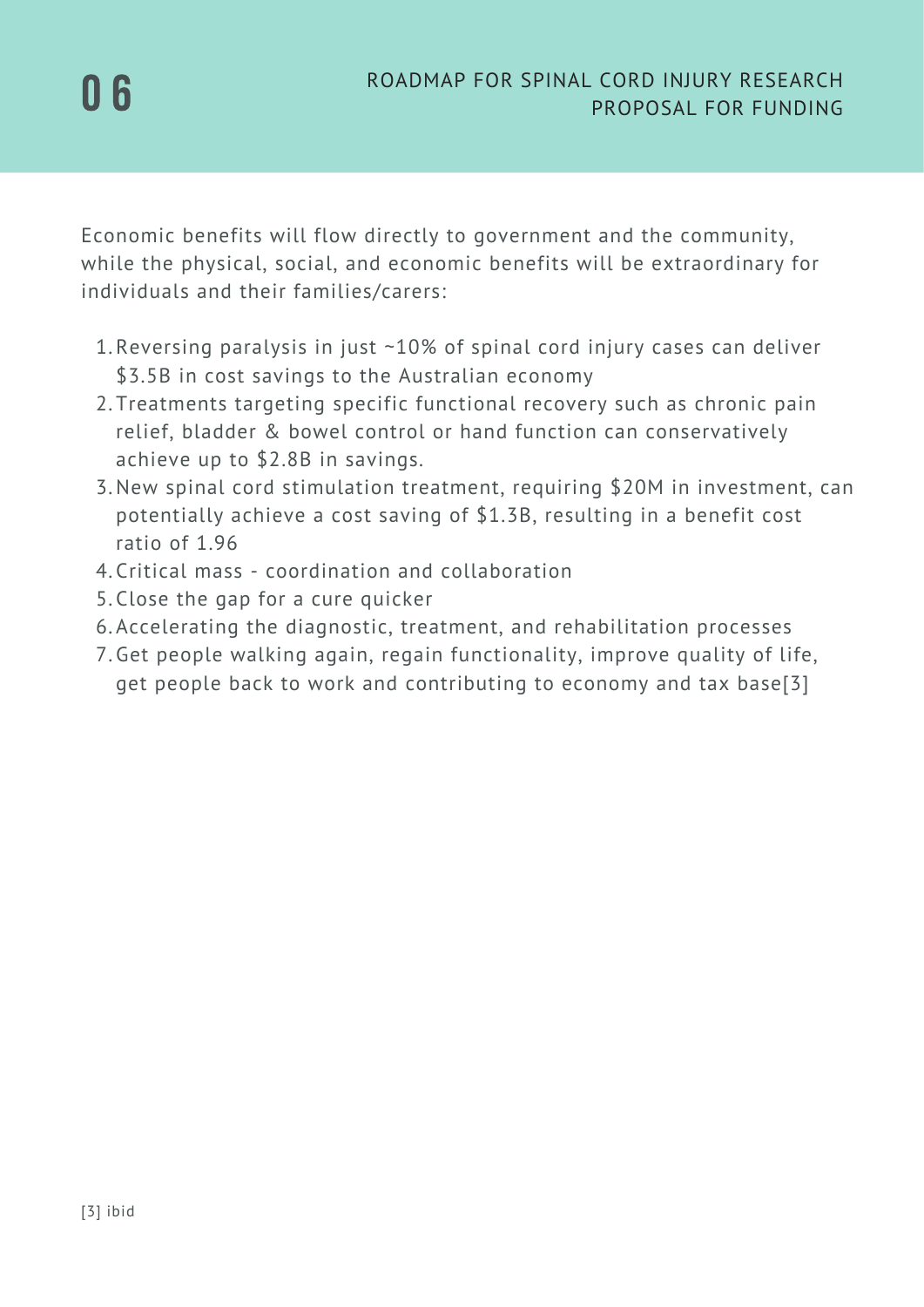## WHY WE NEED TO PRIORITISE SPINAL CORD INJURY RESEARCH

Approximately 20,800 Australians are living with a spinal cord injury. These injuries are mostly the result of traumatic causes and are incurred by people under the age of 65. One third of Australians with a spinal cord injury have a severe injury, defined as resulting in no movement in the affected parts of their body.

**This is a men's health issue** – 80% of people with spinal cord injury are male.

**This is a mental health issue** – 40% of people with spinal cord injury will develop post-traumatic stress and 30% will develop depression.

**Importantly this is an economic issue** – the overall lifetime costs of the 20,800 people living with spinal cord injury is \$75B – for care, lost productivity, and wellbeing. That is approximately \$3.7B per year.

Spinal cord injury incurs exceedingly high costs to the individual, to government and insurance companies over long periods – this high cost is unique to spinal cord injury, compared to other injuries and conditions.

There are high lifetime costs to the government, individuals and their families, and losses in broader economic productivity. People with severe injury generate an average lifetime cost of \$8.5M. People with less severe injury still incur \$2.3M in lifetime costs.

There will be approximately 380 new cases of spinal cord injury in Australia each year. Those people will have seven times the risk of dying earlier than other Australians. And they have ten times the rate of unemployment.[4]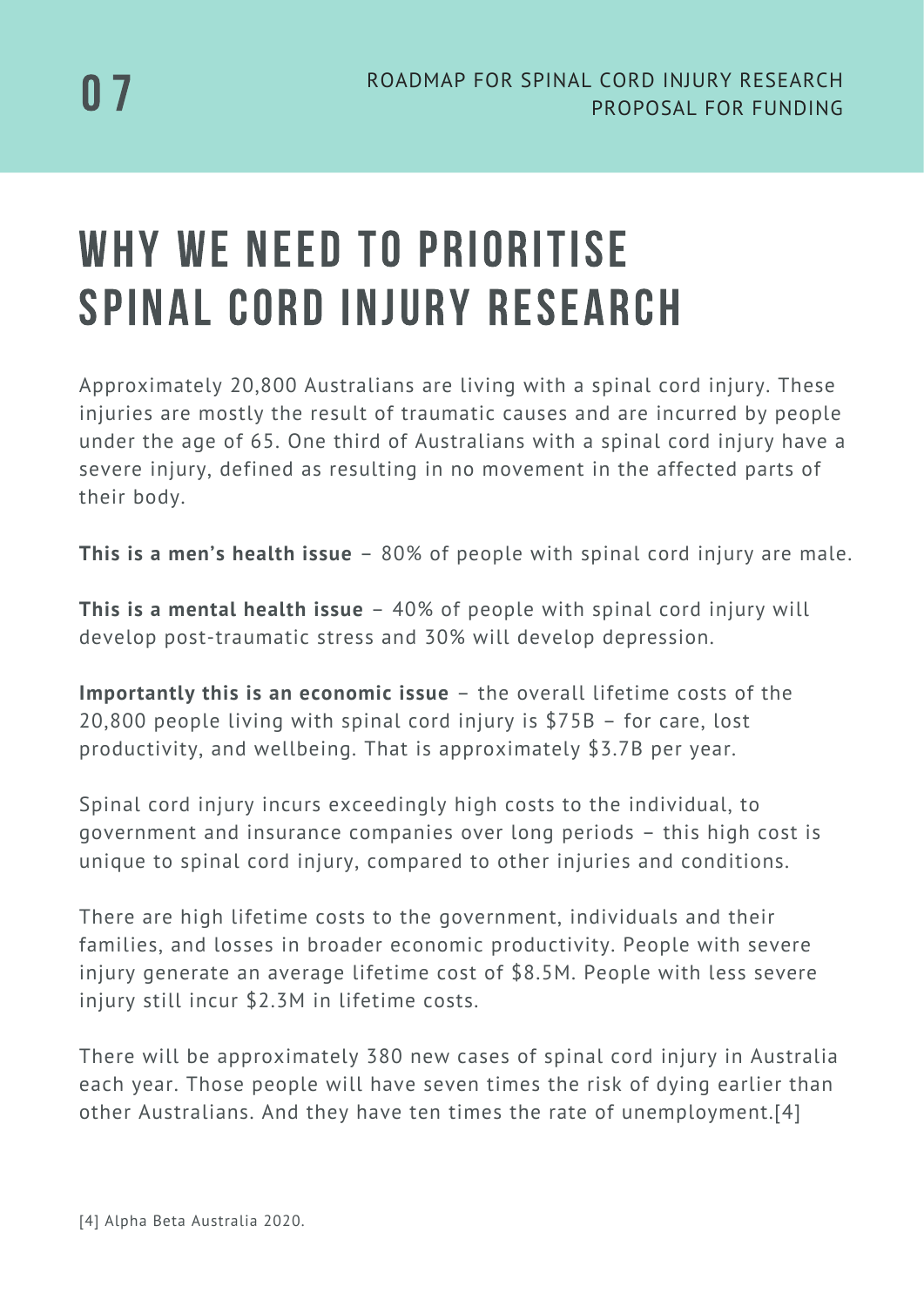# THE SOLUTION: A NATIONAL SPINAL CORD INJURY RESEARCH ROADMAP AND INVESTMENT IN GROUND-BREAKING RESEARCH FOR THE NEXT DECADE

A Roadmap is essential for:

- Identifying paths to a cure
- Identifying IP and commercialisation targets
- Defining governance and accountability
- Ensuring the best return on investment for government
- The best possible use of resources for the community and people with spinal cord injury
- Advising on the structure and management of funds dedicated for spinal cord injury research

#### **Capabilities, strengths, gaps, opportunities**

A key activity within the Roadmap development will be to map the current and emerging capabilities of spinal cord injury researchers carefully and comprehensively in Australia.

This process will involve engagement with current and past researchers; and take into consideration complementary fields of expertise such as data analytics, digital health monitoring and bio engineering. Analysis will be conducted to highlight major strengths, significant gaps and where the key opportunities lay for the future research skills gap development.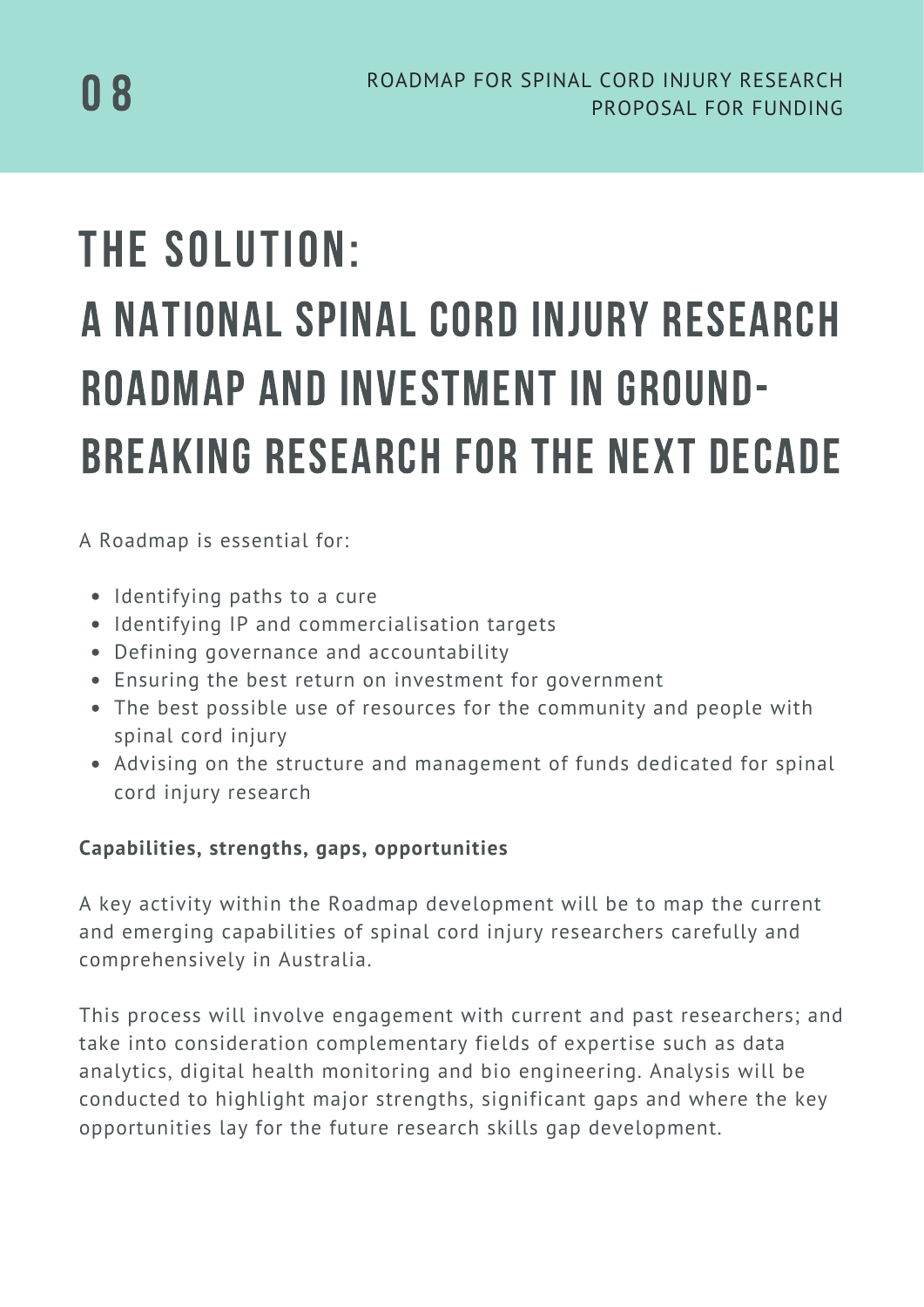Past research investments in spinal cord injury could also be mapped to understand what research could and should be continued, and specifically, how the previous research outputs could be incorporated into new areas of impact.

This insight on capability and the required workforce will also be mapped, to understand the potential for growth and development of Australian STEM sector. Research teams require multiple levels of experience, expertise, and focus. Of critical importance, will be the need to understand how the workforce can become sustainable, with a strong cohort of emerging researchers, a pipeline of students in higher degree research programs and mid-career researchers who can being developed to take on the senior roles in research, when leaders retire.

Once the spinal cord injury research capabilities have been mapped, the Roadmap will present a recommendation for the opportunities for scaling these up nationally or internationally. Areas of strength will be identified, while skills-gap closure plans will be recommended. These strengths can then be leveraged globally. The existing national partnerships and networks will be mapped. New collaborations will be identified that have the potential for strengthening spinal cord injury research by bringing the necessary expertise, technologies, and workforce capacity to bear.

There may be potential for sharing data and technological capability across research teams. Replicating expensive infrastructure would be avoided.

#### **A National Roadmap within an international context**

Australia has a strong spinal cord injury research profile internationally, with collaborations in place. However, this profile could be strengthened and more sustainable. There are significant efforts in ground-breaking research for restorative and curative spinal cord research in North America, Europe, and Asia. This work, along with other leading global spinal cord injury foci would be drawn on to inform the Australian Spinal Cord Injury Research Roadmap.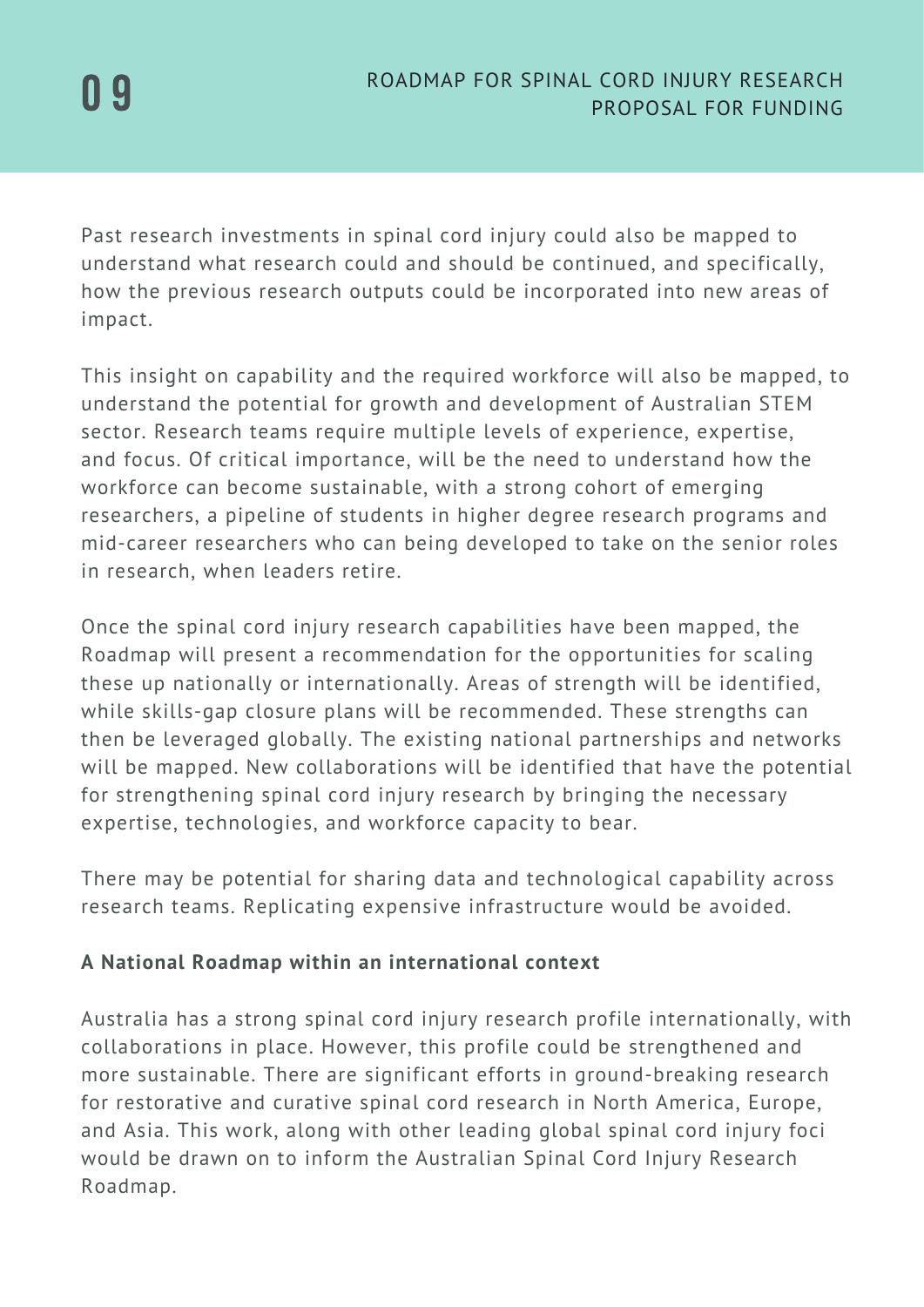Opportunities for collaboration and partnership with international research teams would be identified. Complementary efforts would be mapped, to ensure the Australian research helps to build the international evidence base and contributes to progression of major research programs.

Opportunities for Australia to lead major research efforts with international collaborators will be foremost in the development of the Roadmap.

#### **Identify investment – current and future**

A current unknown is the levels of investment to date in spinal cord injury research in Australia. There are multiple funding sources at the national and jurisdictional level. Understanding the current investment and what has been created is critical to understanding the need for investment for the future. The goal will be to:

- Build on past investments
- Bolster current investments and activities
- Imagine and define future needs

As has been identified recently with the COVID research and manufacturing capacity in Australia, sovereign capability is fundamental for Australia to not only contribute to the local efforts with 'wicked' world problems, but to have the expertise and discoveries and capabilities to deliver in Australia.

#### **Identify Infrastructure and technology**

This is about determining what infrastructure exists to drive innovation in research to find the solutions based on sophisticated science:

- High-tech diagnostics accurate, effective diagnoses for targeted treatments
- High-tech treatments immediate responses, short-term and long-term
- Novel technologies that work on central nervous system plasticity
- High-tech rehabilitation to achieve maximum function
- High-tech supports and care smart houses, transport, mobility aids, and equipment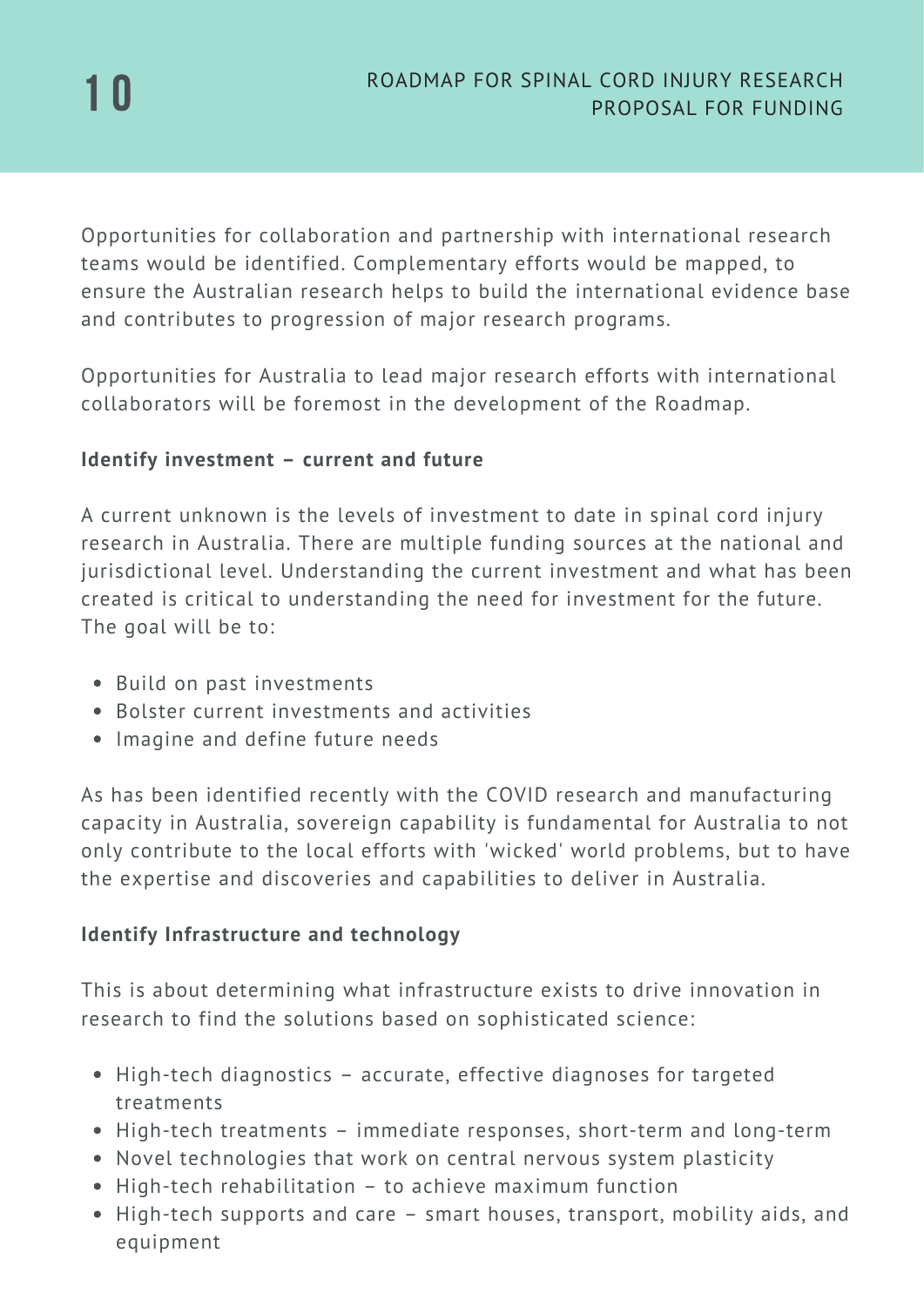

#### **High-tech science for a cure**

| <b>High tech</b><br><b>Diagnostics</b>                   | <b>Biological and</b><br>neurological<br>acute phase<br>responses |
|----------------------------------------------------------|-------------------------------------------------------------------|
| <b>Innovative</b><br><b>Chronic injury</b><br>treatments | Sophisticated<br>rehabilitation<br>and care<br>support            |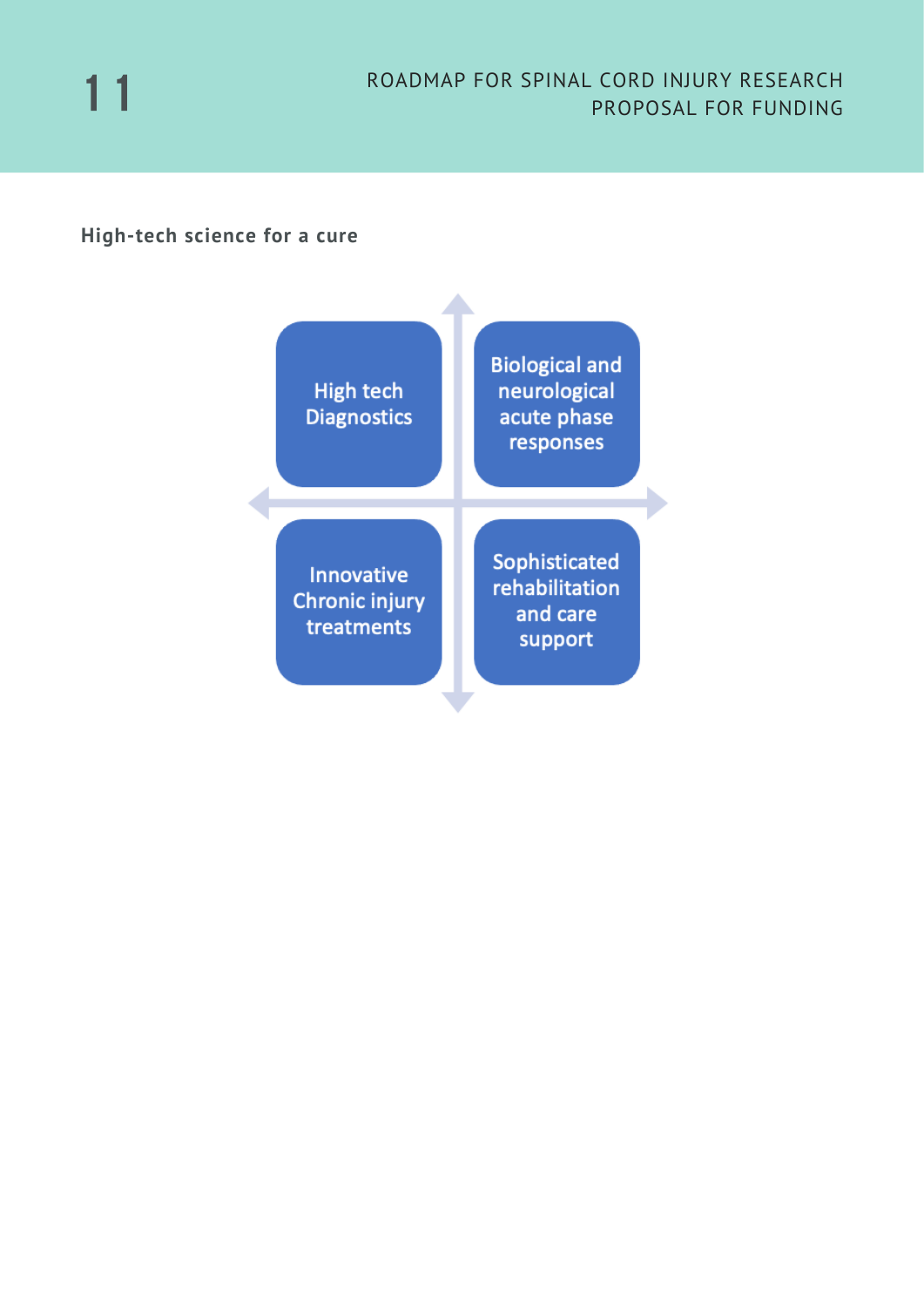# THE PLATFORM: BUILDING ON STRENGTHS AND NETWORKS

#### **Partnership with government and researchers**

The proposed Australian Spinal Cord Injury Research Roadmap would be built via input from the Australian Government, researchers, jurisdictional authorities, people with spinal cord injury and their representative bodies. This informal partnership is necessary to ensure all perspectives are considered and that there is 'ownership' of the Roadmap and its recommendations for priority research and investment. An Advisory Committee could be appointed by the Minister to ensure broad representation.

#### **A central role of people with spinal cord injury**

The lived experience of spinal cord injury must drive priorities for research. There is outstanding leadership in research and advocacy for a cure, amongst people with spinal cord injury. Their voices will be critical to ensure an alignment with the priorities of people living with spinal cord injury, their carers and family. The Advisory Committee overseeing the Roadmap would be Chaired by a person with spinal cord injury. The Advisory Committee will have significant representation by people with spinal cord injury.

### The Australian Spinal Cord Injury Research COLLABORATIVE Members

#### **Perry Cross Spinal Research Foundation** *Mr Perry Cross AM, President and Founder*

The Perry Cross Spinal Research Foundation has one main aim, to find a cure for paralysis.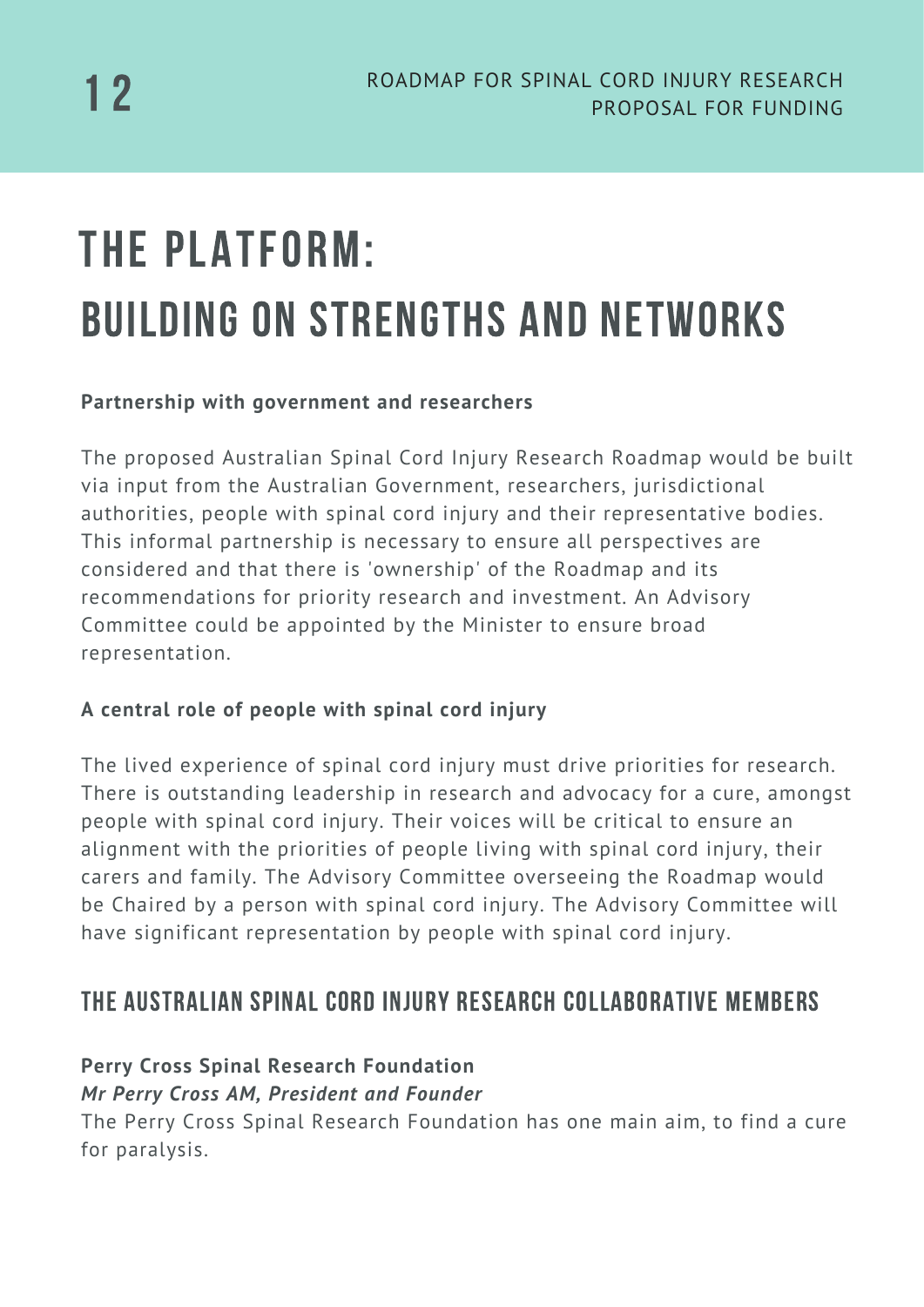#### **SpinalCure Australia** *Mr Duncan Wallace, Executive Director and CEO*

SpinalCure is committed to making a cure for spinal cord injury not only achievable but available.

#### **Spinal Research Institute** *Professor David Berlowitz, Board Member*

The Spinal Research Institute provides the means for spinal cord injury researchers to build collaborations and translate research into solutions for people living with spinal cord injury.

#### **Spinal Cord Repair Laboratory** *Associate Professor Stuart Hodgetts, Director*

The Spinal Cord Repair Laboratory focuses on new therapies for repairing the spinal cord after traumatic injury. It is allied with the Perron Institute for Neurological and Translational Science and the University of Western Australia.

#### **Spinal Life Australia** *Mr Mark Townend, CEO*

Spinal Life Australia's (SLA) purpose is to support a life journey approach to assist people with spinal cord damage. SLA aim to support people with spinal cord damage to live an accessible, equitable and empowered life.

#### **Neil Sachse Centre**

#### *Ms Sarah Boucaut, Director*

The Neil Sachse Centre's (NSC) vision and mission is to find a cure for spinal cord injury and to connect the dots with spinal cord injury, enabling clinical research that would otherwise go unfunded. The NSC sits within the South Australian Health and Medical Research Institute (SAHMRI).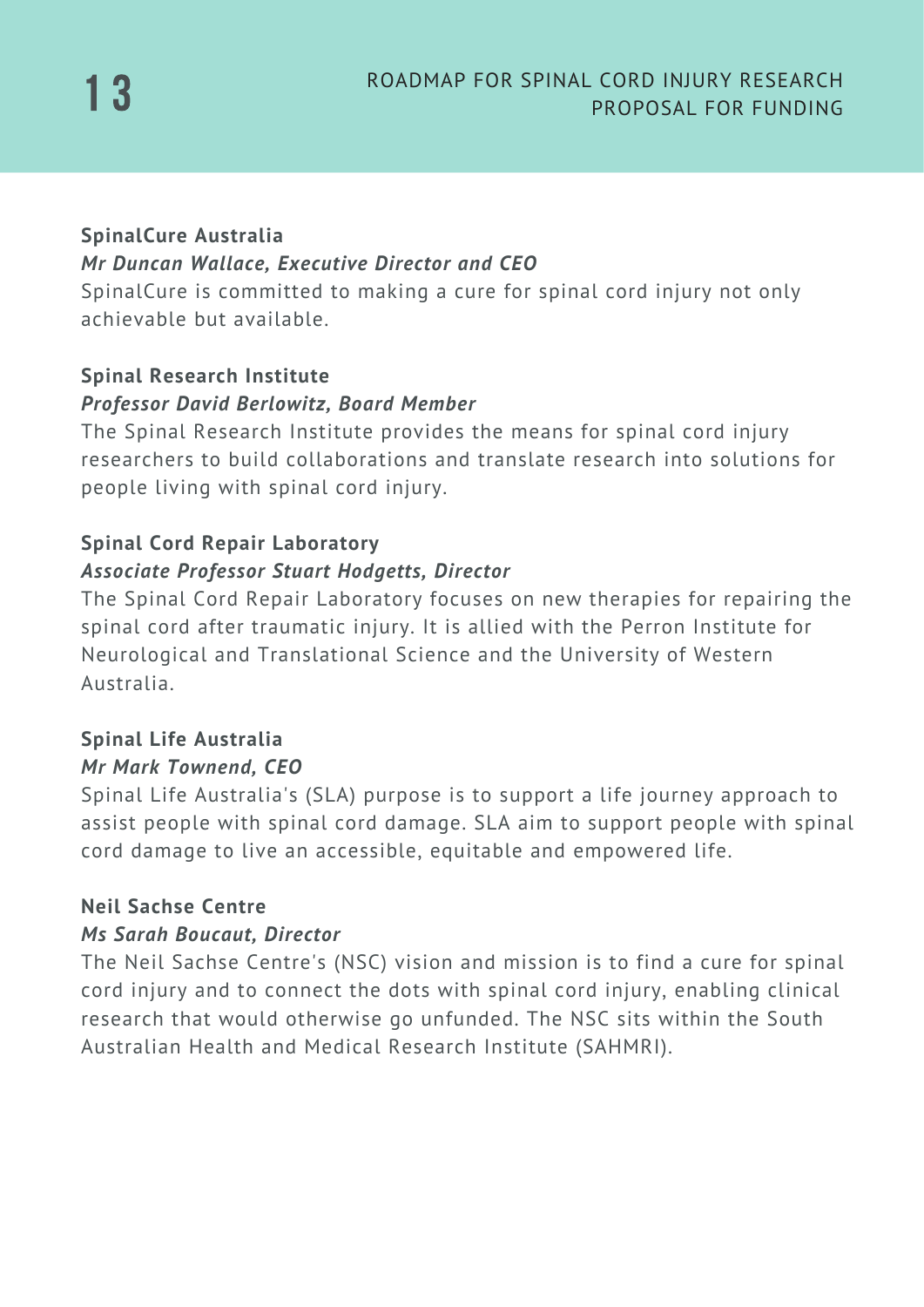### Strengths - Lived Experience

**Perry Cross AM** – Just two years after his accident, Perry Cross became Australia's first motivational speaker on life support and was runner-up in the prestigious International Communicator of the Year Awards. He's been awarded Suncorp Young Queenslander of the Year, finalist in the Young Australian of the Year Awards, was the first quadriplegic to complete a Communications and Business degree at Bond University, published numerous books, was named "Cure Warrior Advocate of the Year" at the International Working 2 Walk Symposium and in 2018 was chosen as a Gold Coast Commonwealth Games baton bearer. Perry has strong international connections and has been extraordinarily successful in raising funds for research.

**Duncan Wallace** – With a strong career in communications, technology, business development and management, and training in agriculture, Duncan Wallace has spent the past 10 years working with SpinalCure Australia to progress the discovery of treatments and cures for people with spinal cord injury. Duncan has been active in advocacy, lobbying and fundraising for spinal cord injury research for many years.

### Strengths - Research Expertise

**Professor David Berlowitz** – is an internationally renowned triallist in neurological recovery, breathing and sleep disorders. He holds the University of Melbourne Chair in Physiotherapy at Austin Health. David has a strong track record in running large international multi-centre clinical trials. He is a Founding Board member of the Spinal Research Institute and the immediate past-CEO of the Institute for Breathing and Sleep in Melbourne.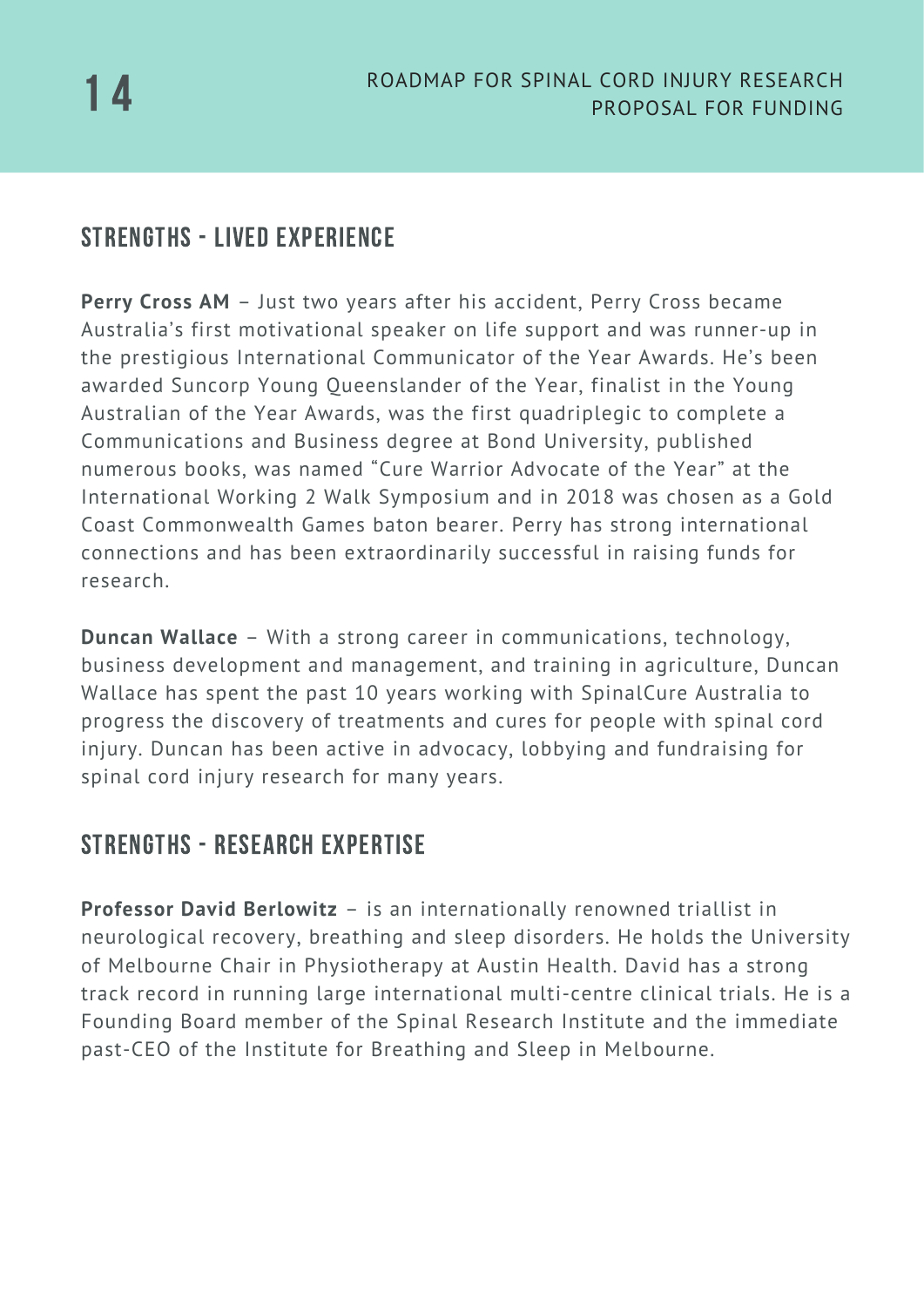**Associate Professor Stuart Hodgetts** – directs a laboratory researching clinically relevant strategies for the treatment of spinal cord injury. He has worked extensively in the field of cell based-transplantation therapies since 1998, with experience internationally (Oklahoma Medical Research Foundation). Stuart focuses his expertise on spinal cord repair using adult mesenchymal precursor and induced pluripotent stem cells, as well as gene therapy and non-invasive therapies. He continues to work with colleagues in the USA and Australia in these important areas of research.

### Strengths - Management, Fundraising, Advocacy

**Sarah Boucaut** – has a track record in international relations, research management, strategic planning and fundraising for research. As Director of the Neil Sachse Research Centre, she has steered the organisation through a period of transition after the passing of Founder Neil Sachse.

**Mark Townend** – has a strong record of senior management and governance. He recently joined Spinal Life Australia as CEO after a successful career as CEO of the RSPCA in Queensland for almost 20 years. He oversees and large organisation delivery services and advocacy for people with spinal cord injury.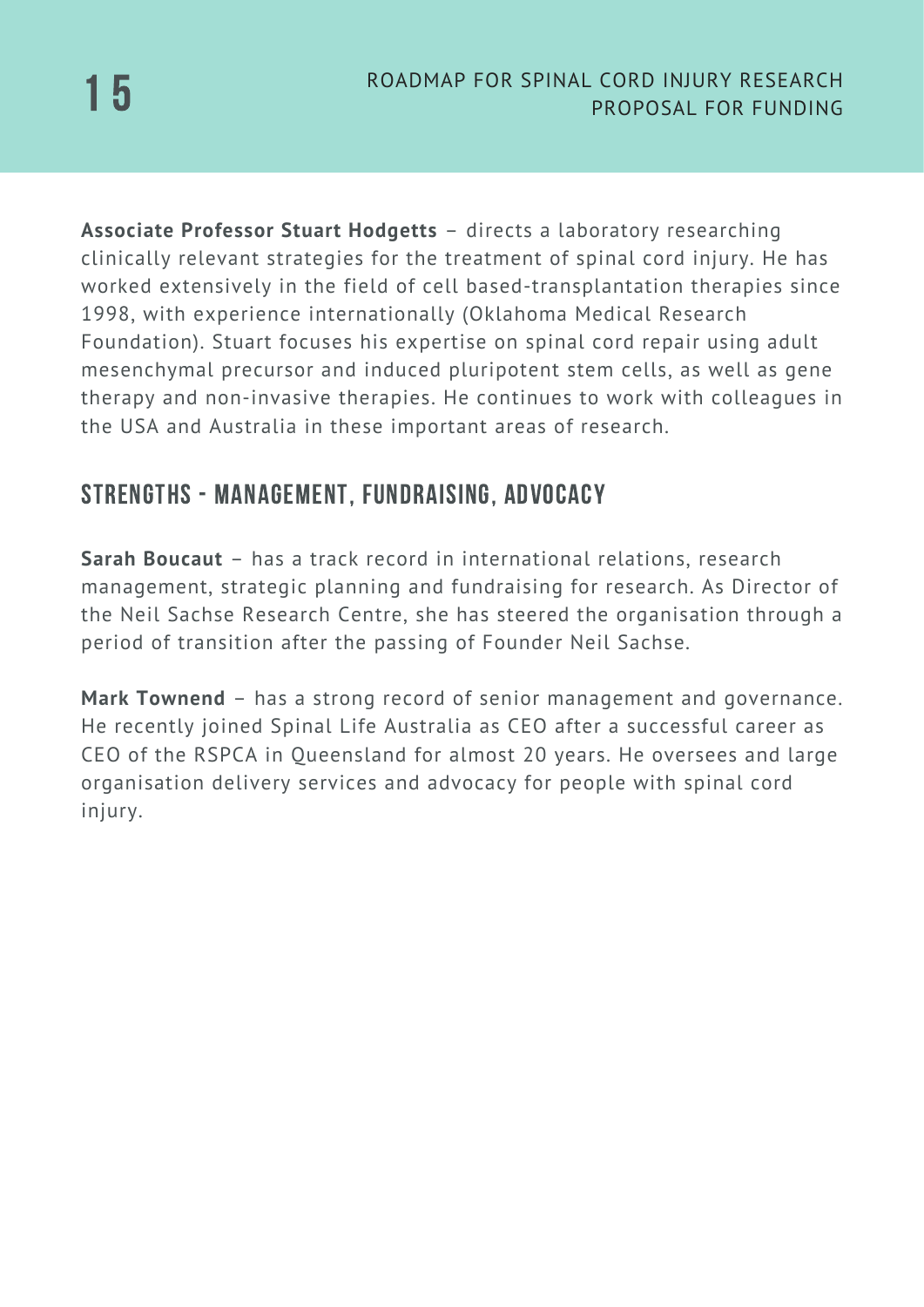# THE PROPOSAL:

#### **Researching and Developing the Roadmap - \$600K over 1 year**

Development of the Australian Spinal Cord Injury Research Roadmap requires an intensive period of data gathering, analysis, consultation and drafting of recommendations. Ideally the work would be conducted by a team with a sophisticated set of skills and expertise in this type of work.

It is anticipated that once funds were available, and a Consultancy Team appointed, the work would be conducted over a 12-month period.

The budget would include:

Consultancy fees........\$500,000 (Minimum 250 consulting days) Travel...........................\$ 50,000 (Team travel to each State/Territory x 4 visits) Advisory Committee...\$ 50,000 (Travel, accommodation, sitting fees)

#### **Commit to create pool of funds for 10-year horizon**

An Australian Spinal Cord Injury Research Roadmap once completed and accepted by governments, the research community, and people with spinal cord injury and their advocates, would require resourcing for the conduct of the priority research.

Quarantined funds would be needed, to be determined in scale, partly by the Roadmap, and partly by the Australian Government and jurisdictional partners. A central pool of dedicated funds would likely need to be in the order of \$500M over a 10-year period.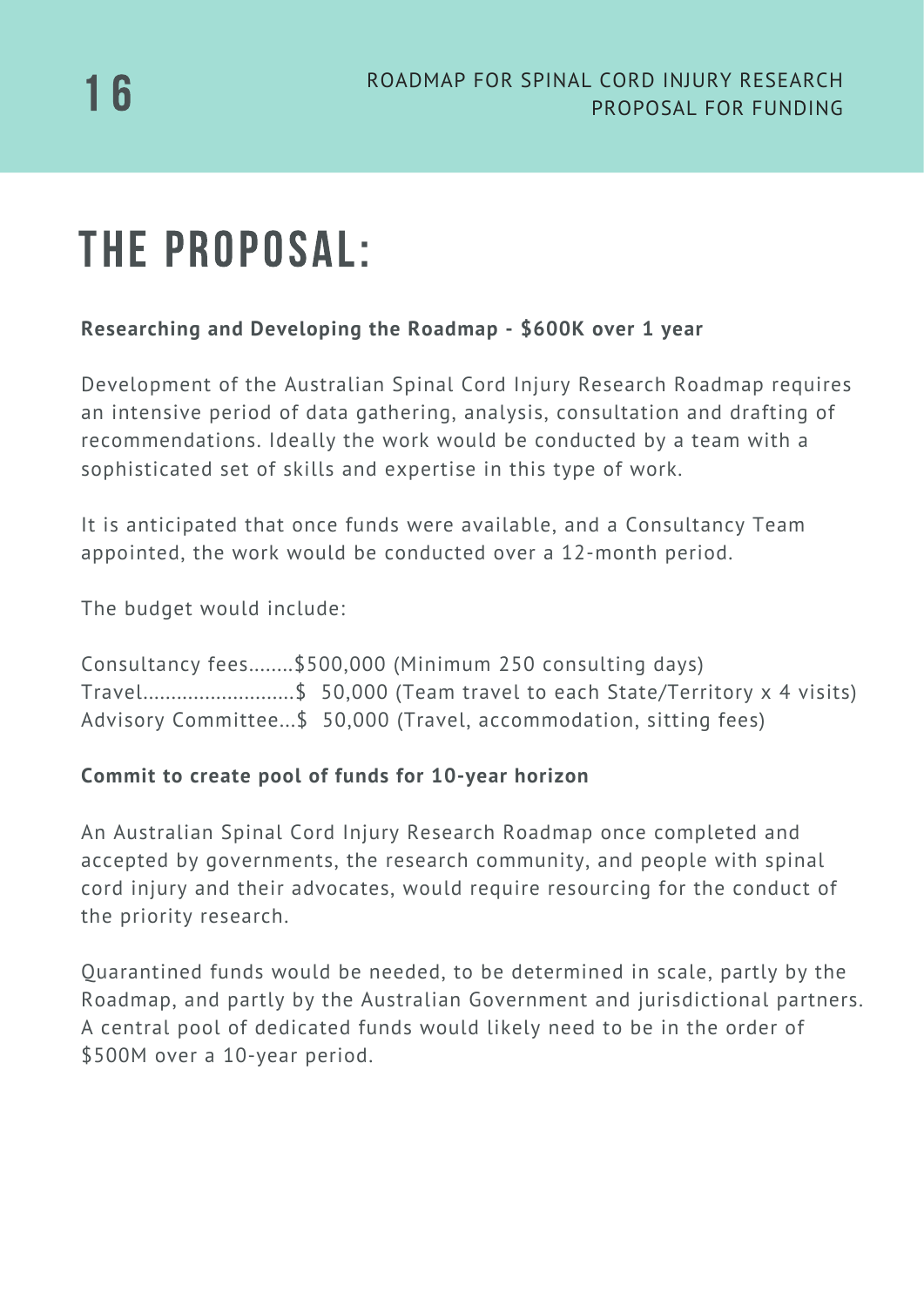#### **Australian Spinal Cord Injury Research Collaborative - \$550K over 5 years**

Critical to the effective development of the Australian Spinal Cord Injury Research Roadmap would be the sustained operation of the Australian Spinal Cord Injury Research Collaborative. This unique group has come together in the past year to address common concerns about the future of Australian spinal cord injury research. The importance of this group cannot be overstated. It is essential to have a national body, as a partnership between researchers and people with lived experience of spinal cord injury to drive the research within Australia. The competitive nature of research internationally makes these types of collaborations challenging, however, there is a significant common set of goals amongst this group. There is representation of the major spinal cord injury research groups in Australia.

The members have supported the efforts of the collaboration with their own resources to date, with significant input from the Neil Sachse Centre for Spinal Cord Injury Research based at SAHMRI in Adelaide, playing a coordination and support role. Assistance to maintain the effort during the development of the Roadmap and beyond is requested. The annual budget proposed is:

Salary – ASCIRC Executive Officer ......... \$90,000 per annum Travel EO to each jurisdiction 1/yr ......... \$10,000 per annum Communications and sundries ................. \$10,000 per annum